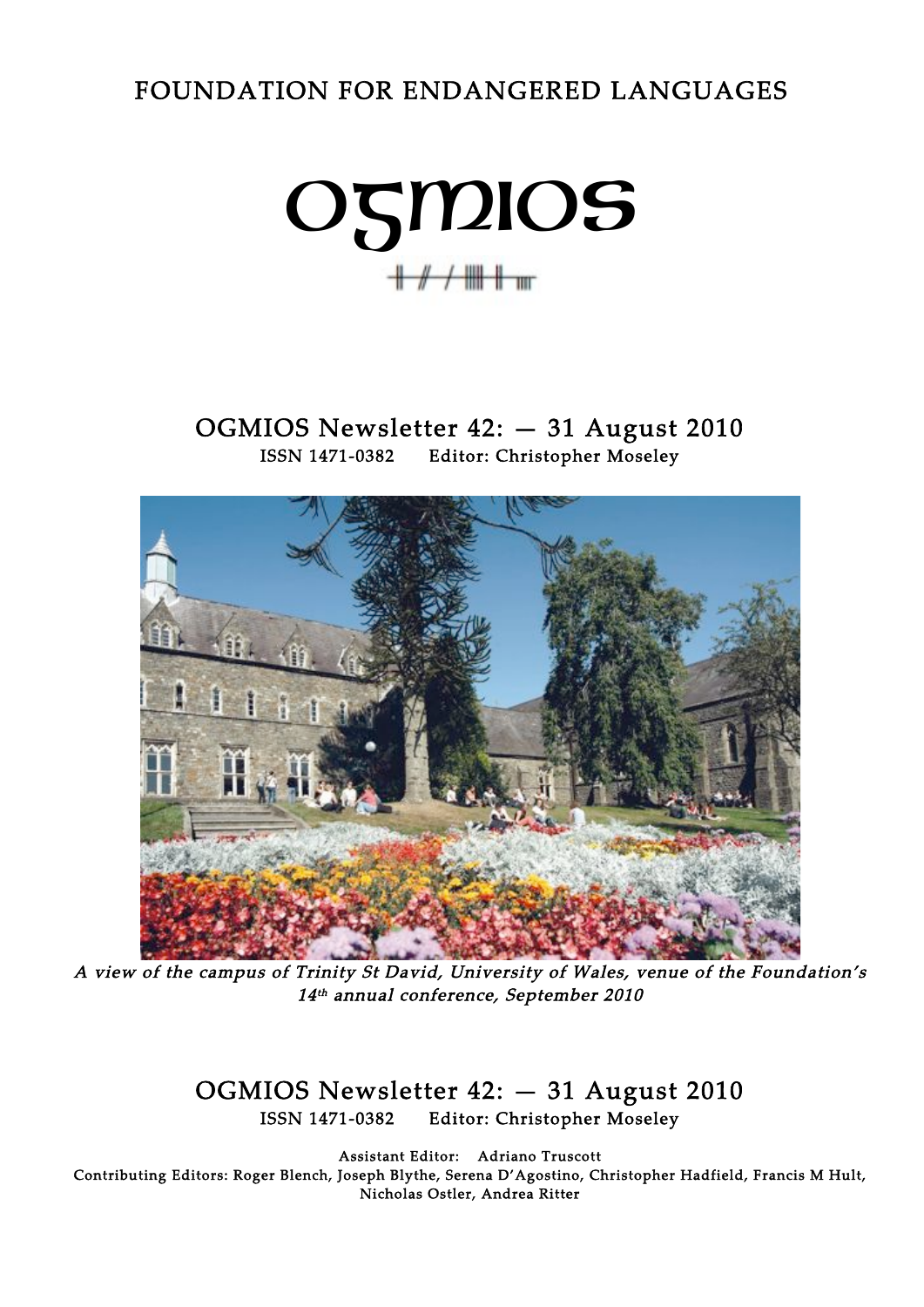Contact the Editor  $at$ : Christopher Moseley, 9 Westdene Crescent, Caversham Heights, Reading RG4 7HD, England chrismoseley50<at>yahoo.com

Published by: Foundation for Endangered Languages, 172 Bailbrook Lane, Bath BA17AA, England nostler<at>chibcha.demon.co.uk http://www.ogmios.org

### $1$  Editorial 3

| 2.                                         | Development of the Foundation<br>3                                                                                                                                      |  |
|--------------------------------------------|-------------------------------------------------------------------------------------------------------------------------------------------------------------------------|--|
|                                            | FEL XIV. Reversing Language Shift: How to Re-awaken a<br>Executive Committee meeting 14 August 3                                                                        |  |
| 3.                                         | Endangered Languages in the News 4                                                                                                                                      |  |
|                                            | Linguist on mission to save lnuit 'fossil language'<br>India: Govt. chase to clear language haze 8                                                                      |  |
| 4. Appeals, News and Views from Endangered |                                                                                                                                                                         |  |
|                                            | Communities<br>9                                                                                                                                                        |  |
|                                            | International Day for World's Indigenous Peoples: not all                                                                                                               |  |
| 5.                                         | Allied Societies and Activities 9                                                                                                                                       |  |
|                                            | Endangered Languages and Dictionaries Project 9<br>Social Network for Language Preservation 10<br>State of the World's Minorities and Indigenous Peoples                |  |
| 8. Places to go on the Web 10              |                                                                                                                                                                         |  |
|                                            | Dying languages featured in World Watch magazine 10                                                                                                                     |  |
| 9. Forthcoming events<br>10                |                                                                                                                                                                         |  |
|                                            | Language Endangerment: Documentation, Pedagogy,<br>$\overline{10}$<br>2nd International Conference on Language<br>Documentation and Conservation: Strategies for Moving |  |

**King Vortigern - fleeing the Saxons – was trying to build a castle at Dinas Emrys Snowdonia. But the building would not stay up: Vortigern was advised that a fatherless child must be sacrificed. Now Merlin had no human father. But he also saw that the true cause was an underground pool where a red and a white dragon fought, the white winning at first, but then the red .The red dragon was the Britons, and the white dragon, the Saxons.**



**Merlin counsels King Vortigern on the red dragon and the white:**

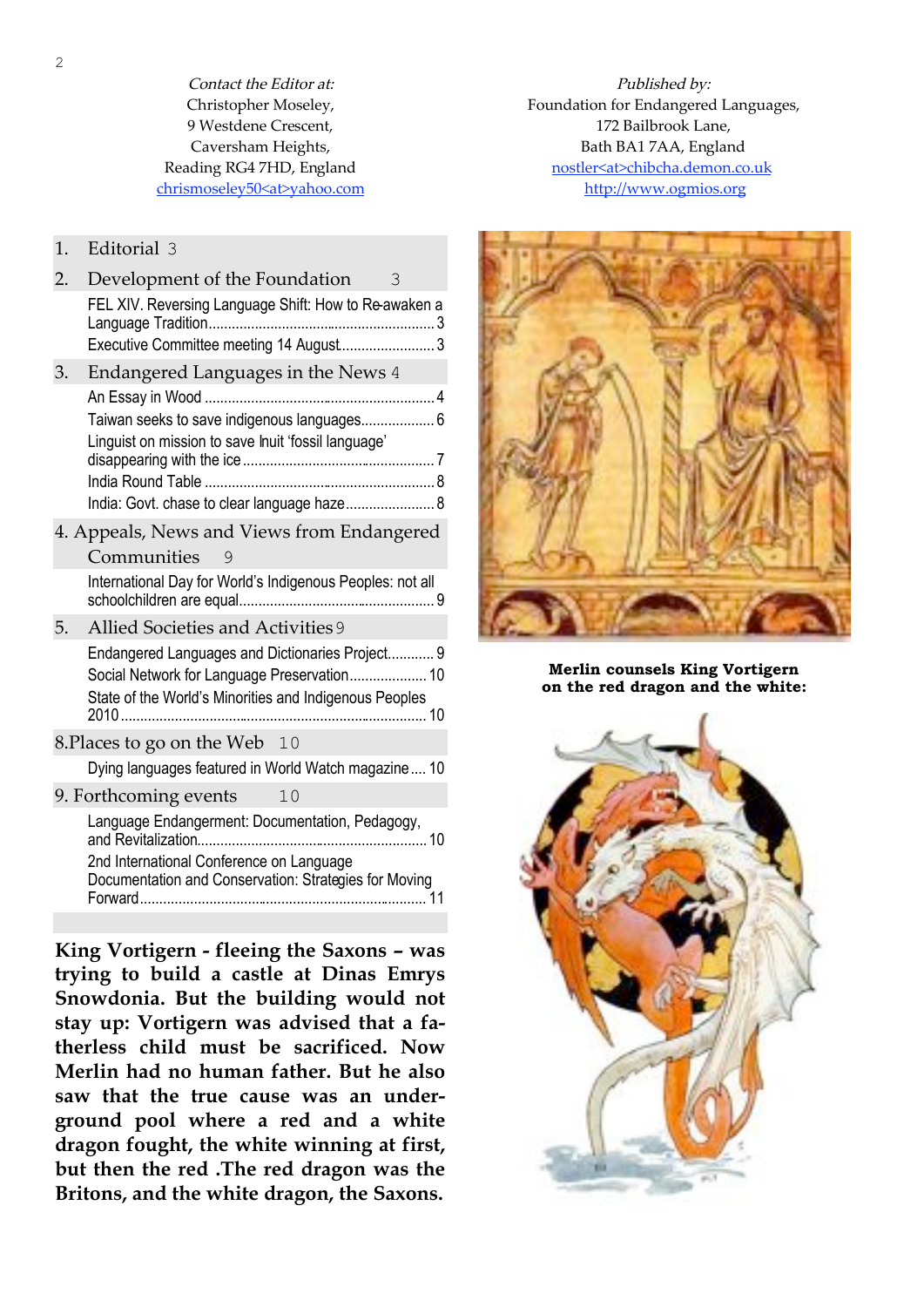### 1. Editorial

For its fourteenth annual conference, The Foundation of Endangered Languages is coming 'home' to British Isles for once, namely to Carmarthen in Wales, between 13 and 15 September 2010. This issue of Ogmios will appear at about the same time as the conference, and registrations for it have already closed, so the announcement of the conference appears below as a matter of record. In the previous issue we had the announcement of our Annual General Meeting, which is, as usual, being held in the middle of the annual conference, to ensure the presence of the maximum number of members old and new, and thus a quorum for the meeting and a forum for discussion of the Foundation's work.

At the time of time of writing these lines, Pakistan is suffering terribly from flooding; one fifth of the country is under water and millions of people are dispossessed of their homes, livelihoods and many lives have been lost. Even strictly from the point of view of endangered languages, this humanitarian disaster will have a serious impact on the country's minority language situation. Naturally that cannot be an immediately priority for those providing aid, but in the longer term the smaller languages of Pakistan are likely to be in greater danger than they were. Our committee member Saiqa Asif in Multan has sent graphic accounts of the nature and scale of the humanitarian catastrophe. In future issues of *Ogmios* I hope we will be able to provide some news and analysis of the impact of the disaster on the linguistic make-up of Pakistan.

In neighbouring India, the representation of language endangerment in that country by the *UNESCO Atlas of the World's Languages in Danger* continues to provoke some controversy in the media. In this issue we reproduce one reaction from a leading Indian Newspaper. Although there appears to be come lingering confusion about what constitutes a 'language' or a 'mother tongue' in the terms of the Indian census, it is invigorating that so much interest in the subject is taken by the Indian press.

*Chris Moseley*

# 2. Development of the **Foundation**

### FEL XIV. Reversing Language Shift: How to Re-awaken a Language Tradition

University of Wales, Trinity Saint David, Carmarthen, Wales, 13-15 September, 2010

The Foundation for Endangered Languages, in association with the University of Wales, Trinity Saint David is holding its fourteenth annual conference on the theme of Reversing Language Shift.

Language revitalisation is now receiving greater attention from academics, language planners, politicians, institutions and organisations worldwide. A step further than documentation, language revitalisation, supported by active policy, offers the possibility of reversing a shift that threatens over half of the world's languages

Many take language vitality to be symbolic of national and cultural identity. In the Celtic regions, in particular, governments are taking a leading role in the struggle to reverse language shift by various efforts including attempts to increase the number of speakers of the respective languages.

Wales provides a good vantage point from which to consider prospects for reversing language shift. It has experience in gauging levels of political support at local, national and international levels. Census figures show an increase in the number of users of Welsh, especially amongst the younger generation, which can be attributed to the education system. However, some academics doubt whether such increases in speaker numbers lead to increased language fluency and use. While efforts to achieve the Welsh Assembly's goal of a "bilingual Wales" have led to demands for greater legislative powers and autonomy on linguistic issues, immigration into the traditional heartlands is steadily reducing the density of Welsh-speakers there.

Language revitalisation requires the collaboration of a wide range of expertise. Institutional, political, and local support all play crucial roles, along with educationists and language planners. But how can these, working together, have practical effects in the daily language usage of ordinary people?

### **Travel**

Carmarthen's nearest airport is Cardiff, 110 Km away. If direct flights to Cardiff are unavailable, try Bristol (175 Km from Carmarthen) before any of the London airports.

Trinity University College, Carmarthen and Saint David's University College, Lampeter, are merging, a process to be completed by September 2010. Trinity University College is famous in Wales for promotion of bilingualism and bilingual teaching, recognised by the Welsh Assembly Government as a key provider of Welsh-medium higher education.

The Carmarthen (Caerfyrddin - "Castle Merlin") campus of University of Wales, Trinity Saint David is situated on the edge of a market town with a population of 13,500, most of them fluent Welshspeakers. The town claims to be the oldest in Wales, with a medieval castle and a Roman amphitheatre. Carmarthen's name under Roman rule was Moridunum Demetarum ("Sea Fort of Dyfed", in English).

### **Conference chair**

Dr Hywel Glyn Lewis

| Ysgol y Gymraeg ac Astudiaethau | School of Welsh and Bilin-   |
|---------------------------------|------------------------------|
| Dwyieithrwydd                   | gualism Studies              |
| Prifysgol Cymru: Y Drindod Dewi | University of Wales: Trinity |
| Sant                            | Saint David                  |
| Caerfyrddin                     | Carmarthen                   |
| Cymru                           | Wales. UK                    |

# Executive Committee meeting 14 August

The FEL Executive Committee met on 14 August in advance of the next Conference. The main item of discussion was the forthcoming Conference (FEL XIV). Hywel Lewis has done a sterling job and the programme looks good with interesting keynotes confirmed. The social side has not been neglected either, with traditional Welsh singing and dancing laid on for one of the evening. The Welsh connection continues with excursions to two local schools a primary  $(5 - 11)$ and secondary  $(11 - 16)$  where teaching is in the medium of Welsh and for some pupils it is their second language.

Fundraising was another topic. It's not something we have been good at least in terms of raising significant amounts. The Committee has decided to set up a strategy subcommittee after the Conference to look at ways of doing this more effectively – if any readers have ideas we'd be pleased to have them – email suggestions to the Secretary.

Our work for UNESCO continues. For those unaware we have contracted to provide a service checking comments on the *Atlas of World's Languages in Danger* (http://www.unesco.org/culture/ich/index.php?pg=00139). Perhaps as a result of this we have also been asked to bid for the running of a small grants scheme that UNESCO are planning.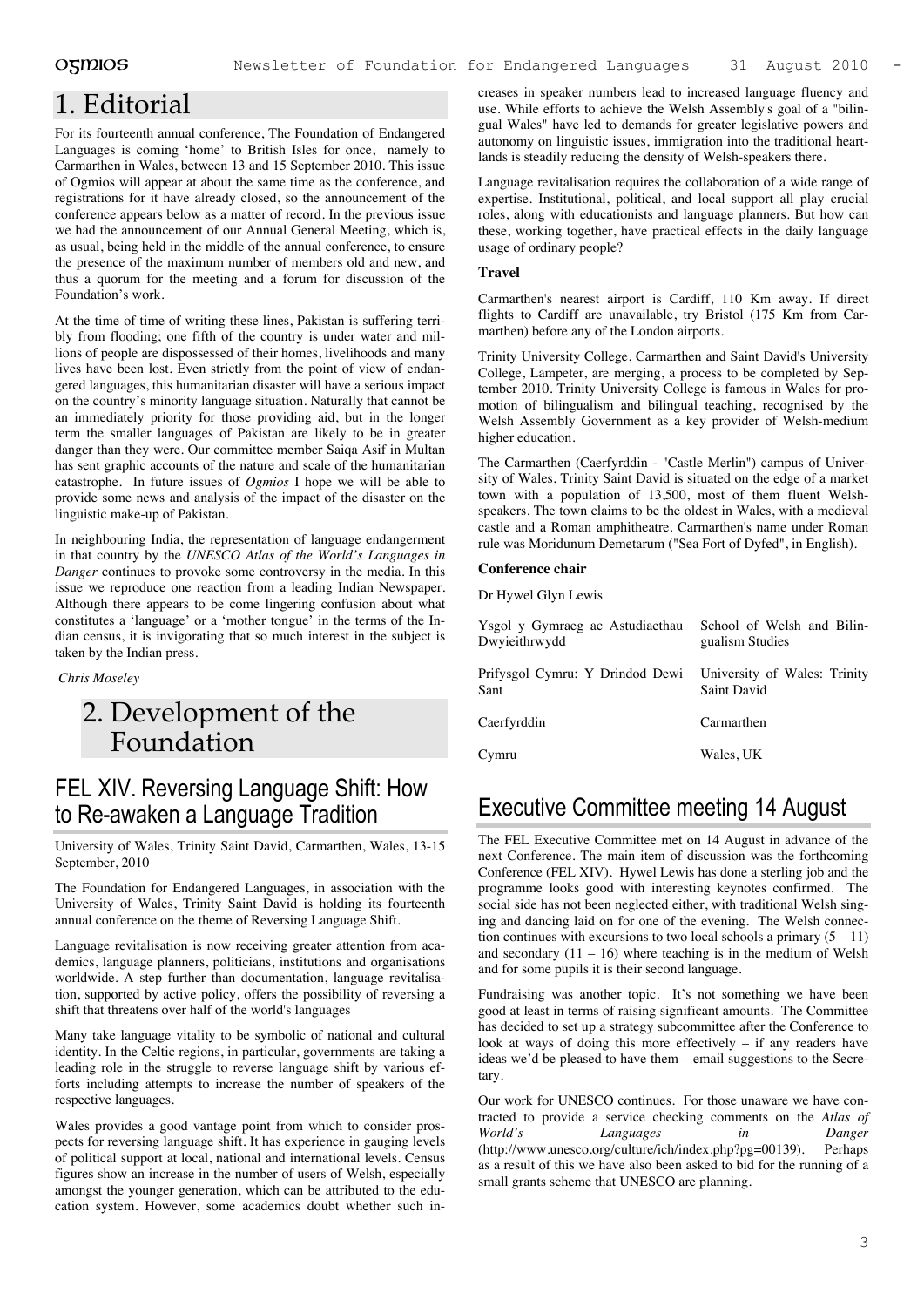# 3. Endangered Languages in the News

### An Essay in Wood

### *Tim Brookes*

The Endangered Alphabets Project began as a way to solve a perennial problem: what to get the family for Christmas, especially when we have no money?

Let me back up. Ever since I started writing about guitars and guitarmaking, one of my pleasures has been to drop in at my local speciality hardwood shop.

The place is constantly in a fine balance between order and clutter: boards eight and ten feet tall leaning against the walls, half-finished kitchen counters or shelving units standing on the shop floor, the brief, decisive whine of the circular saw, the lower considered drone of the sander echoing through the tawny room.

I go there as a bottom-feeder, rooting through the bin of offcuts for a nice remnant of cherry or curly maple that might cost me a dollar, looking for interesting blemishes, a knot-hole like a black sun or the thumb-hole in a painter's palette. I love the deep planky rattle as the boards fall back against each other or against the wall, the smell of sawdust and the faintly oily aroma of cherry and some of the exotics: teak, mahogany, blackwood, little-known varieties of rosewood from Madagascar and South America.

Most of the boards, of course, are long cut-and-planed rectangles, but one day I came across something different, just in, brought down in the back of a pickup by a farmer from up near the Canadian border: a stack of half-a-dozen maple flitches.

A flitch is a slab of wood you get when you cut a tree lengthwise into strips without squaring it off first. (The same word is used when a butcher does the same thing to bacon.) In other words, each piece of wood has what is called a "live edge"—one lengthwise edge, or perhaps both, that follow the ragged contour of the trunk, often with the bark still clinging in place.

In the case of these boards, every one had that ripple in the grain that makes some woodworkers call it tiger maple, and others curly maple: once carved and painted, a coat of polyurethane makes the grain spring into an opalescent third dimension, taking on the illusion of depth called *chatoyance*—literally cat's-eye-ness.

The wood was so compelling I went back several times, looking for an excuse to buy some and do something with it. I'm not a luthier or a cabinetmaker or a woodworker, but I thought I might just be able to carve some signs.

I'd made a sign to hang outside my wife Barbara's therapy office, and another to go by the mailbox outside our front door—very basic stuff—but Christmas was approaching, I had no money to buy presents, and I'd heard Barbara say she could use another sign to go on the door of her consulting-room. Hearing this, my older daughter Zoe, a senior at the Rhode Island School of Design, asked that while I was at it, could I make a sign for her to hang by her work at the annual RISD art sale?

Over the ten weeks before Christmas I went back four or five times, at first buying just a two-foot piece off the end of one board, finally buying the last flitch in the shop, the skinny one that must have been the penultimate slice off the trunk, bark all the way up both edges, the whole flitch ten inches at its widest.

Working in that familiar pre-Christmas secrecy, I made one sign for Barbara, another for Zoe, anther for my younger daughter Maddy, who saw Zoe's sign and decided she wanted one too, another for my

sister Jennie in London to hang by their front door like a shingle to announce her boyfriend's photography studio, and one for the Division of Communication and Creative Media office on the campus of Champlain College, where I teach. I became Joe Signage.

After Christmas, which seemed to go very well, I noticed a rectangular hole in the living-room wall which I'd cut as a recessed niche for a stereo system, but the stereo had turned out to be so crappy we'd pulled it out and thrown it away. The space was calling out to be filled with some kind of objet d'art, or maybe another carved sign but the niche was vertical rather than horizontal, and all my signs were horizontal. Wait a moment: a sign would be vertical if it were in Chinese….

I looked up the Chinese characters for "House of Music and Art," and carved them into a piece of white maple, filling in the letters with glossy black enamel paint, the final product looking almost like black ink on silk.

This launched my Chinese-carving phase. I came up with Chinese monograms for everyone in the family and carved them into Barbara's flute case, into the underside of a set of wooden plates. I made individual door-plates for Zoe and her boyfriend Chad, to go along with matching plant shelves for the post-graduation apartment, each bearing a Chinese character for luck.

By February I had run out of ideas for Chinese-character projects. Maybe I'll work with another language, I thought, and what came to mind was Malayalam.

I'd seen plenty of Malayalam in southern India, and I loved its (to me) incomprehensible curls: it was like a writing system made up of elaborately-bent paper clips. Googling for Malayalam, I came across the website that changed everything: Omniglot.com, a site dedicated to all the world's writing systems, past and present, extinct and living, real and imaginary.

It was a stunning panorama. What inventive genius! What staggering variety! Some languages seemed more like elaborate decorations than meaningful symbols; some looked more like thickets of thorn bushes; some seemed utterly alien, as if the hand of man had had nothing to do with their creation at all.

At the same time, though, I was struck by how *few* different writing forms exist on the planet. The world's 6,000-plus languages are written in fewer than a hundred alphabets. Whole areas of the globe— South America, for example--are home to a bewildering variety of tongues, but are all written in the Latin alphabet. Admittedly, in many cases (Australia, for example, and parts of Africa) that's because indigenous societies hadn't developed writing before they were visited or overrun by Europeans, but in many cases a local written form, invented by local genius and using local materials, was marginalized by the colonizers and ultimately abandoned by its creators.

The Latin alphabet in particular has gone from being the alphabet of military empire to the alphabet of economic empires and, most recently, of the Internet. On a global scale, writing is already dominated by as few as four major alphabets: Latin, Arabic, Cyrillic, and Chinese.

What's more, of the fewer-than-a-hundred writing systems currently in use, more than a third are endangered. One fascinating and unfamiliar script after another is no longer taught in schools, no longer used for commerce or government, understood only by a few elders, restricted to a few monasteries or used only in ceremonial documents, magic spells, or secret love letters.

By chance, the text that Simon Ager, the creator and curator of Omniglot, had chosen to illustrate all these writing systems in action came from the Universal Declaration of Human Rights (UDHR), adopted by the United Nations in 1948. In point of fact, Simon was making use of an opportunity already provided for him by the U.N., which was and is in the process of translating the UDHR into every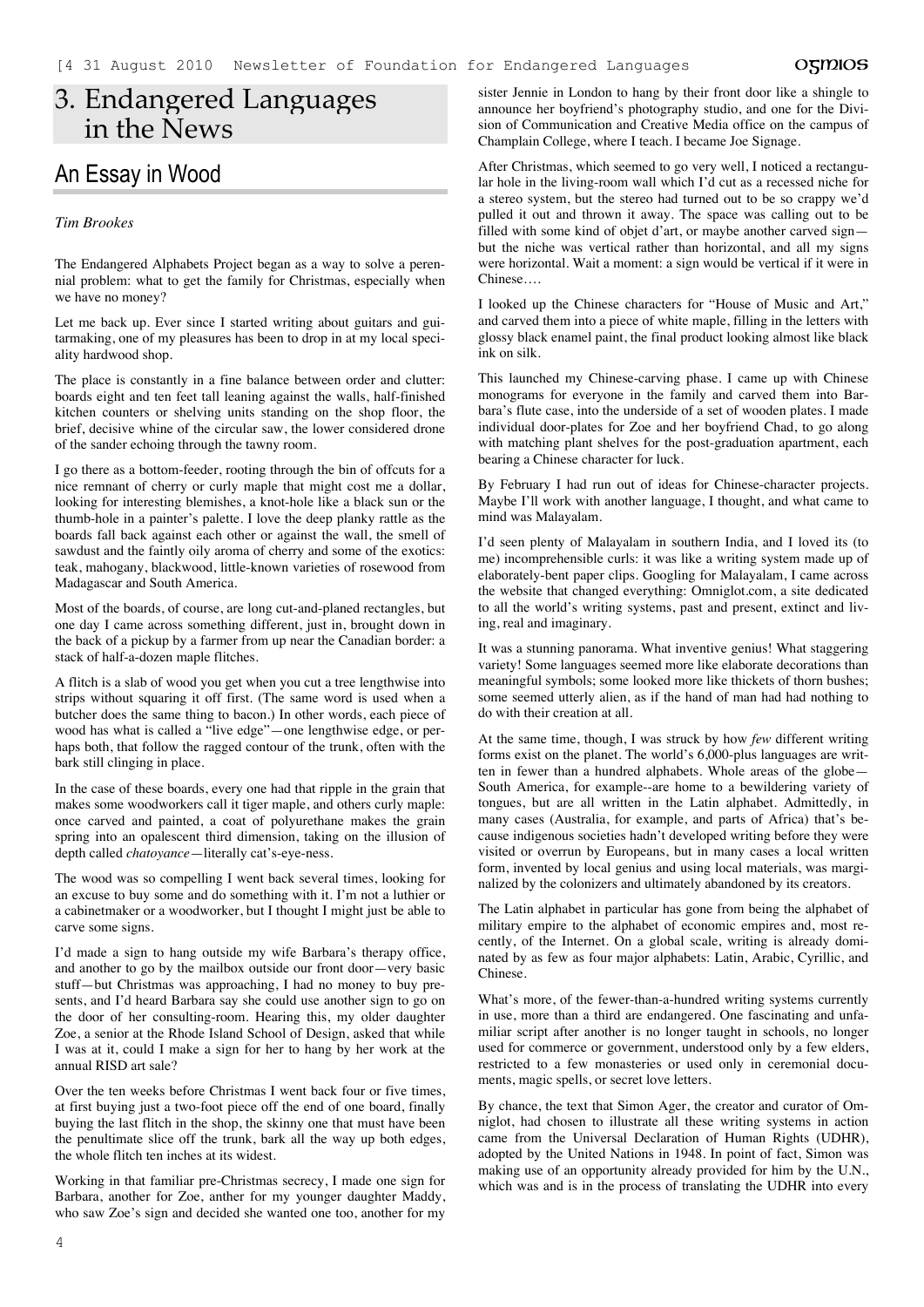language in the world. What struck me, though, was the actual language of Article One, his text example of choice:

### *All human beings are born free and equal in dignity and rights.*

*They are endowed with reason and conscience* 

*and should act towards one another in a spirit of brotherhood.*

This exhortation, in combination with the rarity or even extinction of so many of the languages and/or writing systems of the world, seemed bitterly ironic: the endangered alphabets had shrunk to the margins of their societies precisely because people had *not* acted towards each other in a spirit of brotherhood. A more powerful nation had overwhelmed weaker ones; majorities had suppressed minorities; and now the global expansion of computing and the Internet had accelerated the process of extinction. These gnarly or magnificent old scripts were being replaced by the beige, rectangular uniformity of the keyboard.

I decided there and then that I'd carve Article One of the UDHR in maybe eight or ten of the most endangered writing systems.

To say I didn't know what I was doing is a laughable understatement. I'm not a linguist, or an anthropologist, or (what would have been most useful) a linguistic anthropologist. I didn't even know there were such creatures. I didn't know anything about the history of writing except what I'd seen in the Egyptian Museum in Cairo: a series of statues combined with hieroglyphics that suggested art and writing had a common ancestry.

I'd like to be able to say I chose my subjects based on which were in the most immediate danger, but it's not true. The rarest writing systems were most likely to have caused Simon Ager the greatest trouble, too, and instead of Article One he had been forced to substitute some piece of ancient poetry, or a fragment from some scroll. I was determined not to accept substitutes, but that meant I spent a year and a half trying to find one of the vanishingly small number of people who could still write in these arcane and archaic scripts and beg them to write Article One for me. Availability, in the end, turned out to be the common denominator. I even chose to include one script for reasons that turned out to be entirely false—but false in a way that was so interesting I decided to include it anyway.

Needless to say, I couldn't speak, read or write any of the languages I ended up carving, though in some cases I came to recognize certain valuable landmarks, such as the punctuation that denoted the end of a sentence.

What's more, I'm a writer, not an artist. My mother was an artist, and my daughters have picked up the gene that skipped a beat. Back when I was in high school, the only subjects I consistently came close to failing were art and woodwork.

Above all, I thought this project was a kind of ridiculous obsession, like the guy who builds a scale model of Rouen Cathedral in his garage, using nothing but matchsticks and glue. It never occurred to me that anyone else would be remotely interested.



I assumed that Sterling would of course have more maple flitches with that wonderful ripple in the grain. I loved the idea of these scripts appearing between live edges, as if to emphasize the antiquity of the scripts, their handmade nature.

Not so: the farmer had dropped off just those few boards, and had then retreated into the snowiest corner of the state for the winter. Flitches of curly maple are, in fact, pretty rare. I had a Catch-22, maybe even a Catch-44 on my hands:

A: Every sawmill is set up to cut boards, not flitches: the first thing they do is run the trunks through the saw to take off the bark. The default setting is the clean rectangle.

B: Few maple trees have that glorious ripple, and there's no way to identify them from the outside.

C: I could go to a mill and pick through the boards to find some with the grain I wanted, but then I'd have a squared-off board, not a live edge.

D: By the same token, if I could find someone who would take down a maple tree and cut it into flitches, there was no guarantee the grain would be anything other than straight and dull.

I called three lumberyards. No luck. I called two foresters. No luck.

I called the state Forest Products Association. No luck. I looked through website photos of online wood-sellers. (Some luck, but the cost of shipping would kill me.) I found the name of someone who would undertake to track down maple flitches for me, but that kind of hand-selection would end up costing me as much as an entire forest.

In the end, my salvation was a typical Vermont salvation: the farmer who had supplied those original flitches called the hardwoods shop Sterling to say he had some more, but he couldn't get to them right now as they were buried under several feet of snow. As soon as the weather warmed up a little he dug them out, threw them in the truck, drove down to Burlington, and the Endangered Alphabets Project was a go.

Over the next few months, after many trials and almost as many errors, I developed a carve-and-paint modus operandi.

Once I'd chosen an image—in this case, of course, a piece of some unfamiliar text, usually found online or sent to me by some kind correspondent in some distant corner of the world—I printed it out as large as I could on our little home printer and took it and a slab of maple down to Kinko's. Oddly enough, this caused little stir or comment. Only one person, a young woman of college age, ever asked me about this strange combination of weird writing and slabs o'wood. Once I'd explained it all and she had shown considerable interest, I returned the favor. "And what's that you're working on?" I asked.

"I'm printing out pornography," she said. "It's an art project."

At Kinko's I enlarged the original to the point where it occupied pretty much the right space on the wood, a process involving a maximum of eyeballing and a minimum of actual measuring. (If you're thinking of writing to me and telling me how I could have done some aspect of this project more quickly, cheaply, accurately and with less physical pain, let me warn you not to bother. Several hundred woodworkers are in line ahead of you.)

Next came the stage that caused me the most trouble: image transfer—that is, getting the words from the paper to the wood. When I started out making signs, I taped the paper in place over the wood and went around the outline of each letter with a thin awl making an outline of tiny holes that I used as carving guides. The trouble was, if you look at any of those signs carefully, you can still see many of the tiny holes. Besides, this method only worked for fairly large letters and shapes. Once I started on my Chinese series, I needed a new method. I tried taping the original over the wood and then outlining each character in ballpoint pen, pressing as hard as I

The history of any creative project is a story of its mistakes. My mistakes began long before I even started carving.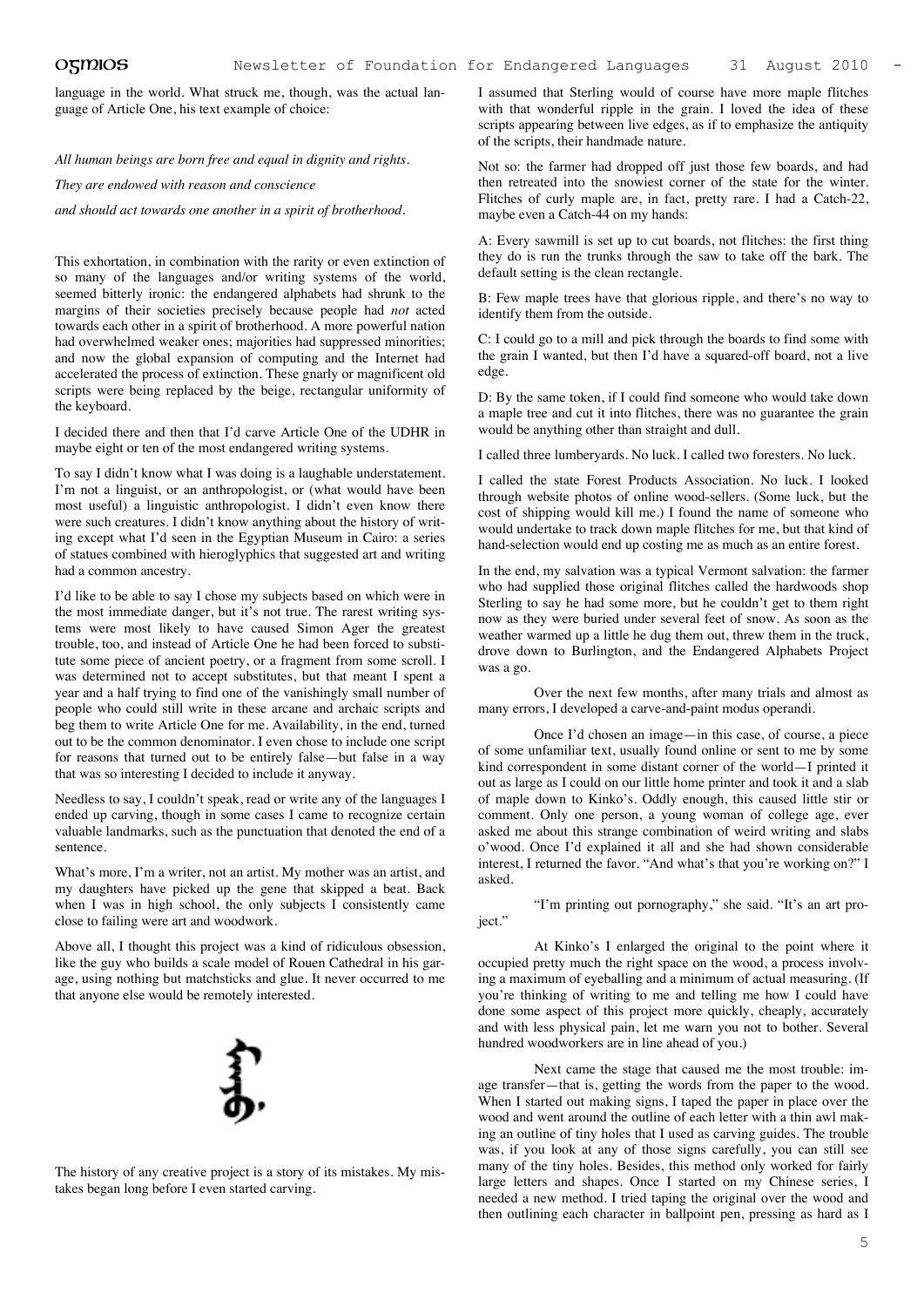could--and to my surprise that worked quite well, leaving a faint but distinct impression in the wood. The trouble here was that hard areas of the wood (knots, for example) took almost no impression at all.

Plus, let's not rule out stupidity. When I came back from Kinko's with my  $11"x17"$  sheet of photocopier paper, I found that the paper was larger than the board, and, instead of trimming off the excess, I folded it under. That left me with a nice clear image nicely centered on the board, but of course I'd doubled the thickness of the paper I was pressing on, and twenty minutes of grunting, pressing and outlining produced no usable impression at all. The amazing thing is that I made this mistake not once but three times.

Finally I asked Zoe how she did her image transfers. She gave me a long and complicated explanation involving oil of wintergreen, but then added as an afterthought, "Of course, you could use transfer paper."

"What's that?" I asked, feeling stupid.

"It's like carbon paper for artists," she said casually. "In fact, you could probably just use carbon paper. Be much cheaper."

Once the image was inscribed on the face of the board and I'd peeled off both the photocopy and the transfer paper, leaving a slightly sooty but workable series of letter-shapes on the wood, I carved each letter using a set of high-quality gouges that I ordered from a catalogue. The longest I've ever carved at a sitting is about an hour and a half; after about 45 minutes my shoulders start aching.

I used to paint the interior of each letter as soon as I had finished carving, but I found to my horror that if the wood is at all fibrous each fiber acts like blotting-paper, and the paint seeps outside the carved shape by capillary action, leaving a ghastly fuzz instead of a clean outline. So I got into the habit of stroking a layer of polyurethane on the newly-carved letters, which did a fair, if not perfect, job of sealing the fibers and keeping the paint where it was supposed to be.

Once the polyurethane had dried, I painted the hollowedout letters, using black enamel paint—horrible stuff, sticky and hard to clean, but it stood out wonderfully against the wood without looking gaudy. At first I used a \$17 Asian watercolor brush from the high-end art supplies store in town, but frankly enamel paint is a beast, and it ruins any paintbrush pretty quickly. Pretty soon I switched to 85-cent fine-point brushes from the low-end art supplies store and cleaned them literally every three-quarters of an hour with paint thinner, as by then they were clotting into something sticky and useless.

To be honest, the painting stage allowed me to make up for some of the carving mistakes, and once the paint was dry, sanding allowed me to make up for some of the painting mistakes. After that, I cleaned off the sandpaper dust, did a little touch-up, added two coats of polyurethane and I was done--at least until it came time to add nameplates to the back of each board, so exhibitors hanging the strange lettering would know not only which sign was which but even which way up they were supposed to hang.

The image transfer took maybe three hours, the carving spread out over a week or two, the painting could take easily two weeks—but the truth is, once I got into the rhythm of the project this labor, usually at the end of the evening when the rest of the family had gone to bed, this became one of my favorite times of the day. I'm a cerebral person, with a mind that can easily fill up with thoughts like flies in a jar, but the act of carving or painting, of forcing myself to calm down and be utterly precise, shut out everything else.

Meanwhile, something else was going on. Instead of studying languages like a linguist, I was literally making languages, and this odd act of walking in someone else's shoes invited all kinds of questions. Why were the letters of Babayin so thin? Why did Bugis consist of the same shape, repeated time and again in slightly different combinations? Why did Cherokee and Inuktitut consist of such precise and geometrical shapes, so hard to carve and so unnatural to the movement of the wrist? Was it a coincidence that the scripts of island nations seemed to look like mountains and waves? Why did Samaritan keep reminding me of the Sherlock Holmes story "The Case of the Dancing Men"? Did left-to-right writing predispose the writers in that culture to develop left-handedly? Where could I find an expert on a language that was now used by only a hundred people in the whole world? Who were these people who were now devoting their lives to converting vanishing languages to Unicode? And what was happening to writing in general, all over the world, under the expansive and even imperial onslaught of the computer and the Internet, the keyboard and the laser printer? In short, what could I learn about a written language by the act of carving it?

The Endangered Alphabets Project began to diverge. The original carving-and-exhibition project continued more or less as planned; but as I jotted down my questions, last thing at night, something else developed. A writer's inquiry into writing. Endangered Alphabets, the exhibition of carvings became, in a way, an essay in wood. *Endangered Alphabets*, the book became an essay on paper, wood's offspring.

The whole show, which ended up including thirteen alphabets, took about eighteen months, and when it opened in May 2010, I was astonished at people's interest, the questions the show provoked. Within a week the project's website, www.endangeredalphabets.com, had had 5,000 hits. Interest started coming in from all over the world, and I had to go out and buy a used steamer trunk to ship the boards overseas.

The plan is to display the boards and have the book available at the FEL annual convention in Carmarthen. It's still hard for me to believe. Now if only I could get someone interested in this scale model of Rouen Cathedral.

*Tim would welcome suggestions from our readers. for new alphabets to tackle. He can be contacted at: timbrookes at burlingtontelecom.net* 

### Taiwan seeks to save indigenous languages

*By Cindy Sui, Saisyat tribal area, Taiwan*

*From BBC News Asia-Pacific web-site, 14 July 2010*

Taipei secondary school student Lai Wei-li swayed awkwardly while trying to make music with a Saisiyat tribal instrument of dangling bamboo tubes strapped to her back.

"It's really cool and interesting. It's harder than it looks. I have to control my footsteps, sway my body back and forth, and co-ordinate with others," said Lai, while playing the "tapangsan".

Half Han-Chinese and half indigenous, it is not often that Lai gets to experience indigenous culture.

She can't speak the language of her tribe - the Paiwan. Her mother never learned it, and her maternal grandparents who can, live in a rural area and she only sees them twice a year.

This is the state of indigenous languages in Taiwan.

The island is considered by many anthropologists to be the source of Austronesian languages; all but one of the four primary branches are found here.

It is believed that Austronesians migrated from mainland Asia and Taiwan to South East Asia, the Pacific islands, East Timor and Madagascar thousands of years ago.

But of the world's estimated 300 million Austronesians - including New Zealand's Maoris and Hawaii's Polynesians - few can speak their language, and many languages now face extinction.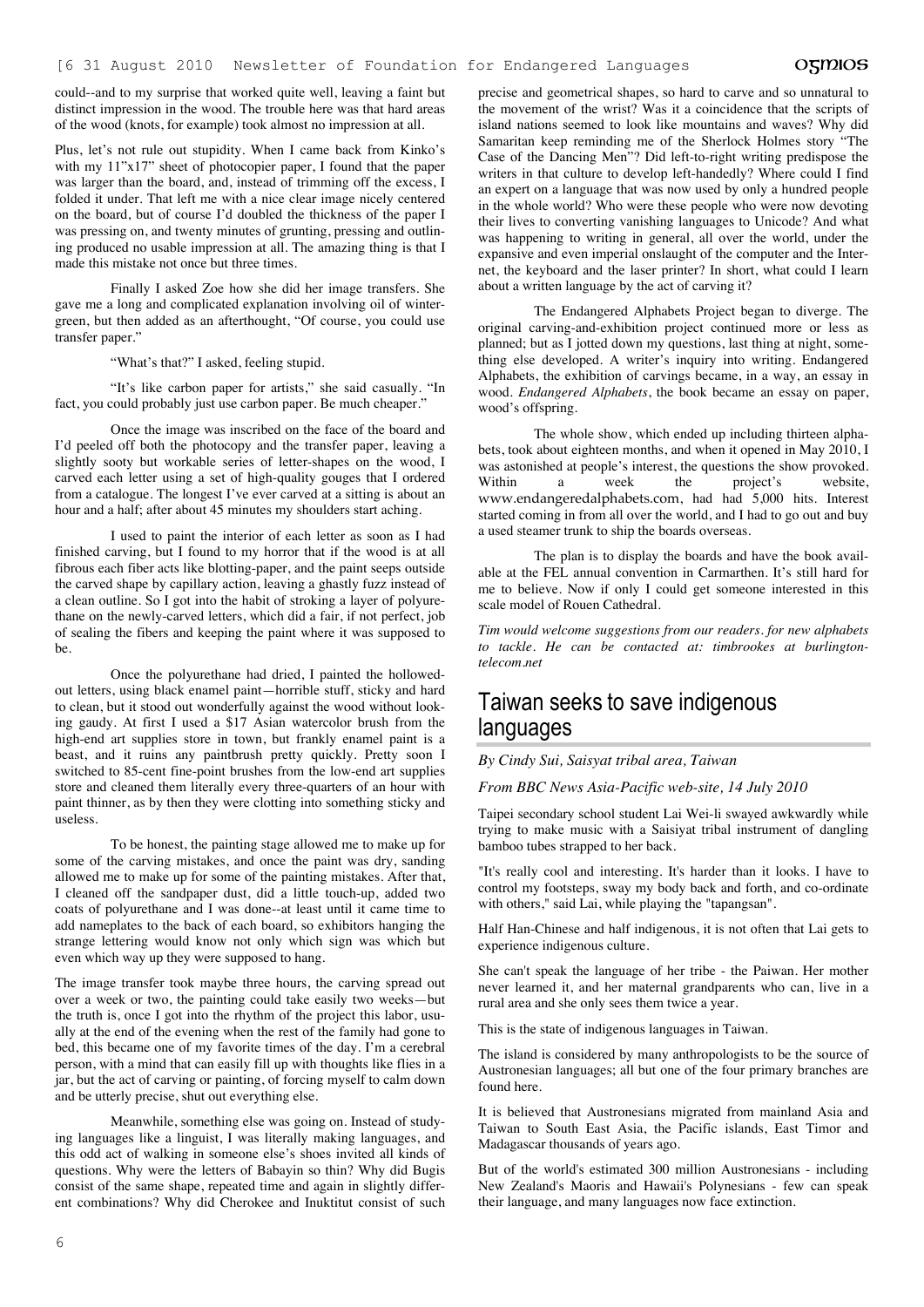### **Culture eroded**

In Taiwan, only about 35% of the 500,000 Austronesian indigenous people can speak their tribal language, said Chang Shin-liang, head of the language and culture department of the government's Council of Indigenous Peoples.

"We're facing a dangerous situation for indigenous languages. Seven out of 14 indigenous languages here are listed by Unesco as critically endangered," said Mr Chang.

"Many people in their 40s and 50s can't speak their mother-tongue, so they can't teach it to the younger generation. The younger people also think 'I'm fine if I can speak Mandarin and English; learning indigenous languages doesn't help me increase my competitiveness'."

The decline of the languages of the island's more than 14 tribes did not happen by accident.

The first large wave of Han Chinese to Taiwan, which started in the 17th Century, consisted of mostly men. They inter-married with indigenous people, with the Chinese culture becoming dominant.

Previous governments' oppressive policies also had destructive effects.

Under Japanese occupation (1895-1945), Taiwanese people were forced to learn and speak Japanese.

The Kuomintang party, which took power in 1945, was responsible for years of harsh suppression of native Taiwanese languages and dialects.

The Kuomintang was trying to promote Mandarin as the national language to consolidate its power, in the face of resistance over its sudden takeover of the island after it lost a civil war to China's Communist party.

"The Japanese and Kuomintang governments' combined 100-year policy of forbidding us from speaking our languages did a lot of damage. It affected three generations," said Mr Chang.

### **Harsh punishment**

Like others of his generation, Lin Yu-cheng, 57, whose Atayal tribal name is Bon, was severely punished under Kuomintang rule when teachers caught him speaking his native language in school.

"They would beat us with bamboo sticks - sometimes until the stick broke - and with their bare hands, which left marks," said Lin, who had picked up words of the Atayal language from classmates as his parents had raised him speaking Japanese.

Teachers also made students wear wooden boards around their necks with the words "I won't speak local dialect" until the next student got in trouble; or a black button as a mark of bad behaviour until graduation day.

"This made us feel so ashamed of our language, our culture, which is something we actually should be proud of," said Lin, now director of the Saisiyat tribal community, which includes the Atayal tribe's people.

More recently, migration from tribal villages to cities, where such languages are rarely heard or spoken, has caused a further decline. About 50% of Taiwan's indigenous people live in cities.

The government has begun to make efforts to save Taiwan's indigenous languages, not only because indigenous culture is a key attraction for tourists, but there is growing recognition that it is an integral part of the island's identity.

Tribal languages are now taught in schools if there are enough students of the same tribe.

If not, children can learn at special centres that run free weekend classes; some 10,000 have already benefited. The languages have no written form, but teachers are being trained to use the Roman alphabet to make learning easier.

### **Future generations**

Summer camps, such as the one attended by Lai in this Saisiyat tribal area in central Taiwan, are also organised. Activities here are designed to make learning fun - by mixing in ancestral worshipping rituals, lessons about medicinal plants, storytelling and music.

But some believe the government's efforts are not enough. And it is unclear whether they can undo past harm.

Some experts believe the best way to save the languages is to improve the economy in the villages where the languages are still spoken, to stem migration.

Slowly, however, there is growing interest among indigenous people and non-indigenous mainstream society in the culture. Several parents, including those who are Han Chinese, have come along to the camp, to learn alongside their children.

Bon, who is hosting Lai and 200 other students at this camp, still gets teary-eyed when he remembers being punished in school.

Despite being nearly 60, he says he also wants to take lessons.

"I want to tell the kids there's still time to learn our languages. Our mother-tongue is our mother; it's something passed down to us from our ancestors. We cannot forget it," said Bon.

At the camp, the children communicate mostly in Mandarin, but they are having a great time learning about their culture.

On arrival, Lai could only say thank you "mali mali" in her tribal dialect, but now she is singing indigenous songs.

"I hope to become fluent one day," she says. "Our culture needs to be passed to future generations."

## Linguist on mission to save Inuit 'fossil language' disappearing with the ice

*From the Guardian (UK), 13 August 2010 – by Mark Brown*

Stephen Pax Leonard will soon swap the lawns, libraries and high tables of Cambridge University for three months of darkness, temperatures as low as -40C and hunting seals for food with a spear.

But the academic researcher, who leaves Britain this weekend, has a mission: to take the last chance to document the language and traditions of an entire culture.

"I'm extremely excited but, yes, also apprehensive," Leonard said as he made the final preparations for what is, by anyone's standards, the trip of a lifetime.

Leonard, an anthropological linguist, is to spend a year living with the Inughuit people of north-west Greenland, a tiny community whose members manage to live a similar hunting and gathering life to their ancestors. They speak a language – the dialect is called Inuktun – that has never fully been written down, and they pass down their stories and traditions orally.

"Climate change means they have around 10 or 15 years left," said Leonard. "Then they'll have to move south and in all probability move in to modern flats." If that happens, an entire language and culture is likely to disappear.

There is no Inughuit written literature but a very strong and "distinctive, intangible cultural heritage", according to Leonard. "If their language dies, their heritage and identity will die with it. The aim of this project is to record and describe it and then give it back to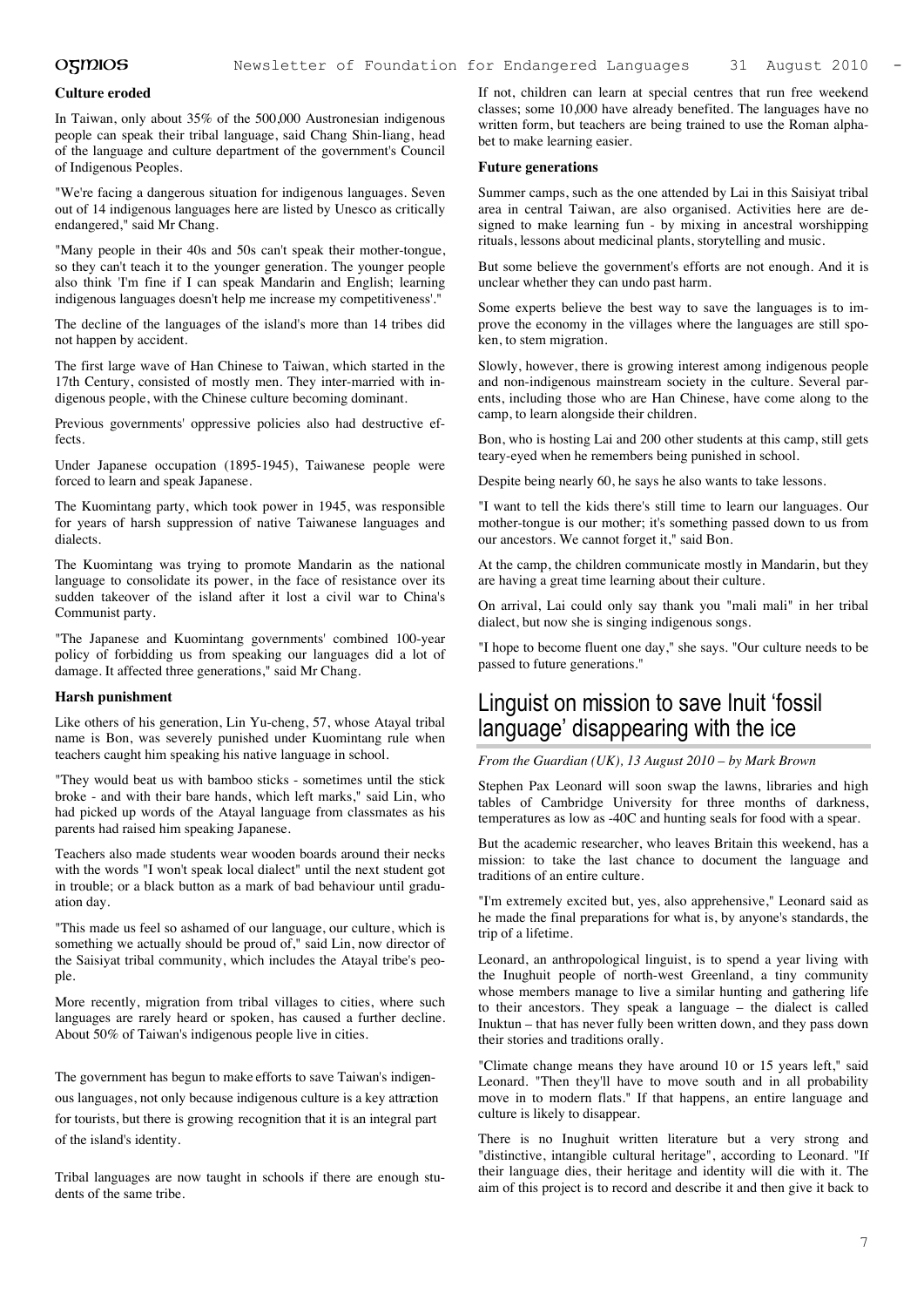the communities themselves in a form that future generations can use and understands."

The Inughuits thought they were the world's only inhabitants until an expedition led by the Scottish explorer John Ross came across them in 1818.

Unlike other Inuit communities they were not significantly influenced by the arrival of Christianity in Greenland – so they retain elements of a much older, shamanic culture – and their life is not very different now to how it always has been. Many of the men spend weeks away from home hunting seals, narwhal, walruses, whales and other mammals. And while they have tents, they still build igloos when conditions get really bad.

Their language is regarded as something of a linguistic "fossil" and one of the oldest and most "pure" Inuit dialects.

Leonard was yesterday saying goodbye to family and friends in Eastbourne. On Sunday he flies to Copenhagen – "it's the only place you can buy a Greenlandic-Danish dictionary" – and then it's off to Greenland, taking two internal flights to get to the main Inughuit settlement in Qaanaaq on the north-west coast of Greenland, north of Baffin Bay.

There, Leonard expects to hone his linguistic skills and build contacts for seven or eight months before moving to the most traditional Inughuit outpost in Siorapaluk, the most northern permanently inhabited settlement in the world, where about 70 Inughuit live. It will he here that Leonard hopes to hear the storytelling that lies at the heart of the culture.

Leonard's interest in the Inughuits began 10 years ago when he read Marie Herbert's book The Snow People, an account of life with the Inughuits, but it is only recently that he learned how imminent the threat is to their way of life and their culture.

"I just hadn't realised how endangered the community was and this whole culture could simply die, disappear. Normally languages die out because it is parents deciding they don't want their children to speak it."

Leonard, who is 36, will have to adapt to many things, not least the extreme temperatures. Although the average temperature is-25C, it can plummet to -40 or soar to zero in the summer. Then there is the arctic darkness, with the sun expected to go down on 24 October and not rise again until 8 March. It is this time of year that elders talk and pass on their stories and poetry.

Nevertheless, Leonard admitted: "I don't really know how I'm going to deal with it, to be honest."

There appears to be a certain inevitability to the Inughuits being soon forced from their ancient homeland to southern Greenland, making Leonard's mission all the more pressing. Climate change is already leading to a noticeable reduction in seal numbers and the ice will soon become so thin that it will be impossible to use dog sleds.

Leonard intends to record the Inughuits and, rather than writing a grammar or dictionary, produce an "ethnography of speaking" to show how their language and culture are interconnected. The recordings will be digitised and archived and returned to the community in their own language.

"These communities, which could be just years from fragmentation, want their cultural plight to be known to the rest of the world," he said.

Although the climate change catastrophe facing the Arctic is well documented and the Inughuits are visited frequently, Leonard hopes his visit will be more meaningful than others.

"One thing I have been told is that they are tired of journalists popping in and reporting how awful it is that the icebergs are melting and then that's it, so they are keen that someone comes and lives with them and reports back."

### India Round Table

*By Prof. Panchanan Mohanty*

In May this year, three months after one of India's many endangered languages was lost with the death of its lone speaker from the 'Bo' tribe in Andaman, The Ministry of Human Resource Development set up a *Round Table for The Protection and Preservation of Indigenous Traditional Knowledge and Endangered Languages* to review the nature and extent of the threats to the remainder of the country's 196 languages becoming extinct — as warned by the UNESCO Atlas of World's Languages in Danger of Disappearing.

The committee of 21 expert linguists and academics from around the country will also look at oral traditions, identify causes and remedial measures and consider ways to incorporate these languages in the school curriculum.

The Round Table's Terms of Reference are:

1. To review the nature and extent of threat faced by different endangered languages spoken and to identify causes of threat.

2. To examine the measures undertaken to reduce/remove the threats faced by such endangered languages and recommend changes/modifications in the existing strategies.

3. To recommend strategies to ensure inter-language comparability at all levels of education.

4. To suggest measures to ensure that the constitutional obligation of imparting instructions at primary level in the mother tongue of the child is fulfilled.

5. To suggest steps to be taken for creation of trained manpower in all languages.

6.To identify the various traditional and indigenous knowledge traditions existing in the country in oral and written forms.

7. To examine relevance of traditional and indigenous knowledge for the education system and explore avenues to link the oral/traditional knowledge with the mainstream education system and/or knowledge banking systems.

8. To suggest measures to be adopted to revitalize the traditions having civilisational ramifications so as ensure their propagation and perpetuation.

9. To review the nature and extent of threat to the oral traditions and identify causes and examine the measures undertaken to redress the situation at various levels.

10. To suggest remedial steps required to be taken by the Government agencies educational institutions and related areas.

*Professor Panchanan Mohanty of the Centre for Applied Linguistics and Translation Studies, University of Hyderabad, a member of the Foundation's Executive Committee, is one of those appointed to the Round table. We look forward to hearing of the Round Table's work and identifying areas where we might be able to work together.*

# India: Govt. chase to clear language haze

### *By Cithara Paul, Telegraph of India (Kolkata) 29 August 2010*

**New Delhi, Aug. 28:** Misgivings over a Unesco report that has described 191 Indian languages as endangered and five as extinct have prompted the Centre to begin work on a white paper on tribal languages in each state.

Sixty-four languages that the latest Unesco World Atlas of Endangered Languages describes as endangered are spoken in the Northeast and along the India-Nepal border. Thirty-nine are spoken in the Northeast alone.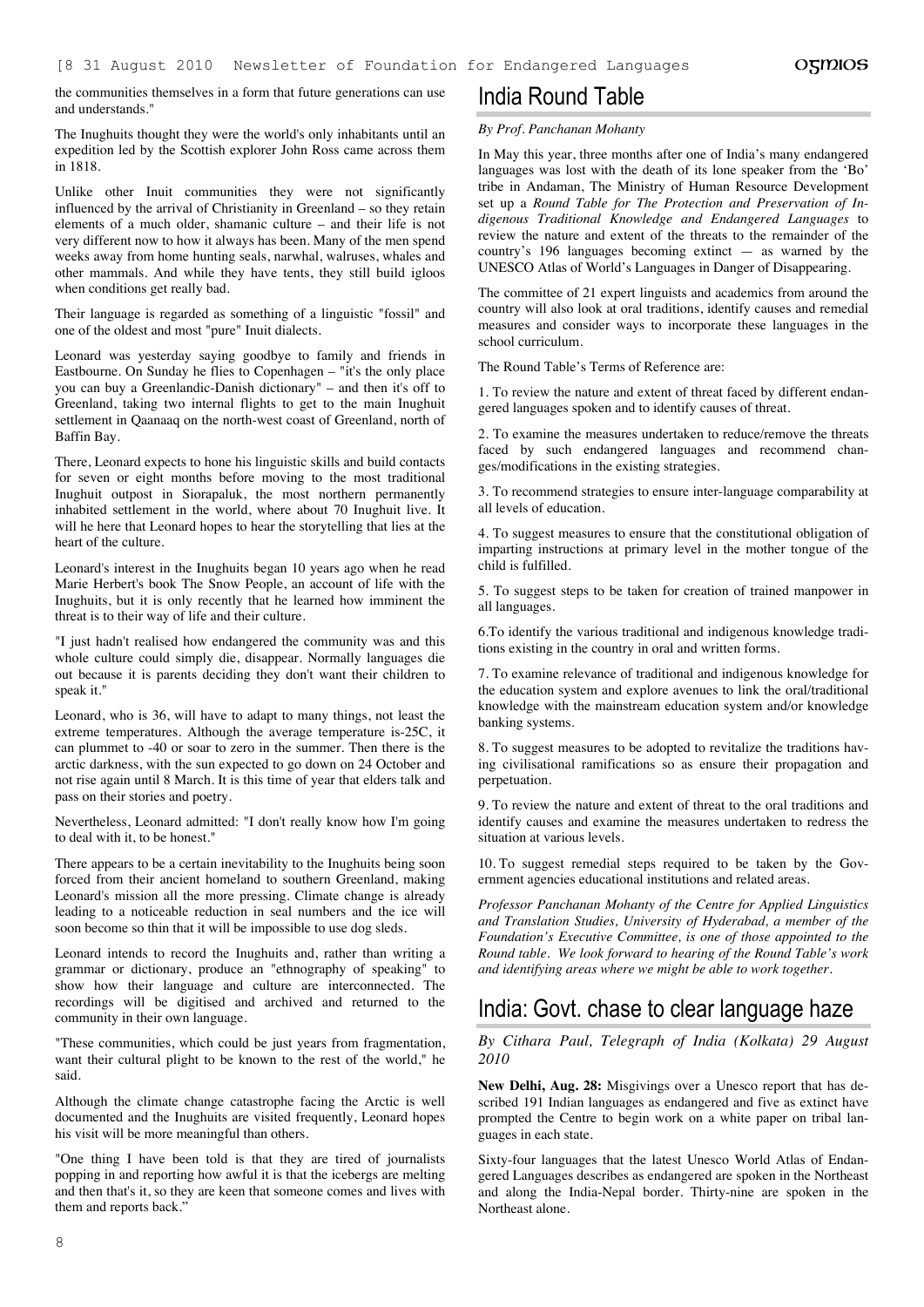"Many of the languages listed as dead or endangered are very much alive and kicking. The government has decided to send fact-finding teams to every state to document the tribal languages, especially those declared dying or dead by Unesco," a tribal affairs ministry official said.

The Centre for Tribal and Endangered Languages, a division of the Central Institute of Indian Languages, Mysore, has been assigned the job. "The CIIL will bring out a white paper. That would be hard evidence which can be presented before any international body," the official said.

Work is already on with the head of the Centre for Tribal and Endangered Languages, Prof. G. Devi Prasada Shastri, visiting the Northeast.

Tribal leaders had brought the matter to the government's notice. "We received representations that the widely spoken Aimol and Tarao had been put on the Unesco list," the official said.

The two languages figure on Unesco's critically endangered list, which would mean they are spoken only by the elderly and that too infrequently and partially. Aimol Literature Society chairman S.L. Warte termed the Unesco report "unfortunate" and demanded correction.

"The population that speaks Andro, Aimol and Tarao may not be large, but these languages are being spoken," said Ch. Jashobanta, a linguistics professor at Manipur University. Jashobanta, however, agreed that the languages would count as endangered by international standards because less than 10,000 people speak them.

The CIIL says there is confusion over the definition of language. "Most languages listed in Unesco's e-atlas are not considered languages but mother tongues in India. We go by the Census 2001 definition. If there are 10,000 or more speakers, it's a language, else it's a mother tongue," a CIIL researcher said.

Mother tongues are not included in the Eighth Schedule, a list of 22 officially recognised languages. "Only if a language is in the Eighth Schedule will it be taught in schools as part of the three-language formula,'' said Aravind Sachdeva, a specialist on tribal languages. He pointed to an increasing tendency among tribals to speak Hindi or English as the reason for their languages being labelled endangered.

But Asam Sahitya Sabha president Rongbong Terang and educationist Tabu Ram Taid believe tribals can protect their languages. "I don't think any tribal language of Assam would ever become extinct. I can speak Assamese, English, Hindi and many other languages. But my mother tongue is Karbi and I speak Karbi with my family and friends," Terang said, describing the Unesco report as exaggerated. Karbi is on the list as a vulnerable language.

Taid, closely associated with the preservation of his mother tongue Mising, too disagrees with the Unesco report. Mising, on Unesco's endangered list, is spoken by 517,170 people out of a population of 587,310, according to the 2001 census. "Mising today has a firm written tradition and has even been introduced in primary schools," Taid said.

# 4. Appeals, News and Views from Endangered Communities

# International Day for World's Indigenous Peoples: not all schoolchildren are equal

*From the Education International web-site, 9 August 2010*

**On International Day for the World's Indigenous Peoples, EI celebrates cultural diversity in all its forms and notes the contri-**

### **butions of indigenous people and indigenous education workers around the world.**

EI also takes this opportunity to call on its members to lobby for full respect of all human rights, including those of indigenous people, particularly in relation to the following topics:

Disappearance of many native and indigenous languages due to poor implementation of mother tongue public education programs or a lack of curricula materials;

Persistence of age-old discriminatory practices and emergence of new forms of exclusion, including the relevance of addressing development needs of indigenous people; and the

Lack of free, prior and informed consent on development initiatives and projects in the traditional lands and livelihoods of indigenous people.

It is indisputable that progress has been made towards achieving the eight Millennium Development Goals (MDGs) by the year 2015. However, as we draw closer to the UN Summit on MDGSs, from 20- 22 September 2010, the realisation of two goals, in particular Goal One: Eradicating extreme poverty and hunger, and Goal Two: Achieving universal primary education, are likely to be unattainable for indigenous peoples. Indeed, there is increasing evidence that indigenous peoples are generally largely overlooked in these global efforts.

A recent study undertaken by CTF/FCE, an EI affiliate in Canada shows that Aboriginal teachers encounter a variety of adverse circumstances, such as "the misunderstandings of Aboriginal education by their colleagues." Despite the challenging social and political conditions in schools and the communities, or the effects of poverty on students, Aboriginal teachers remain committed to making a difference in education.

The 2010 UN Permanent Forum desk study on MDGs shows that the rates of poverty among indigenous peoples are much higher than the national or non-indigenous rates in developed and developing countries. Indigenous peoples remain amongst the poorest of the poor, with little reference made to them in the reports on the implementation of the MDGs.

EI General Secretary, Fred van Leeuwen, said: "Cutting back on public spending, particularly in education, affects the historical and ongoing denial of the human rights of indigenous peoples. Education is essential for the exercise of all other human rights. There is no excuse for the lack of progress in education, the heart of the Education for All (EFA) process and the MDGs."

As discussions on EFAs and MDGs are high on the international agenda in coming months, education unions should seize the opportunity to call on their governments and the international community to ensure that public policies also benefit indigenous peoples, so that their rights are lifted to meet international standards. Local and regional policies, as well as pledges made by heads of state at United Nations meetings must also be followed through.

# 5. Allied Societies and Activities

# Endangered Languages and Dictionaries Project

The Endangered Languages and Dictionaries Project at the University of Cambridge investigates ways of writing dictionaries that better facilitate the maintenance and revitalization of endangered languages. It explores the relationship between documenting a language and sustaining it, and entails collaboration with linguists, dictionary-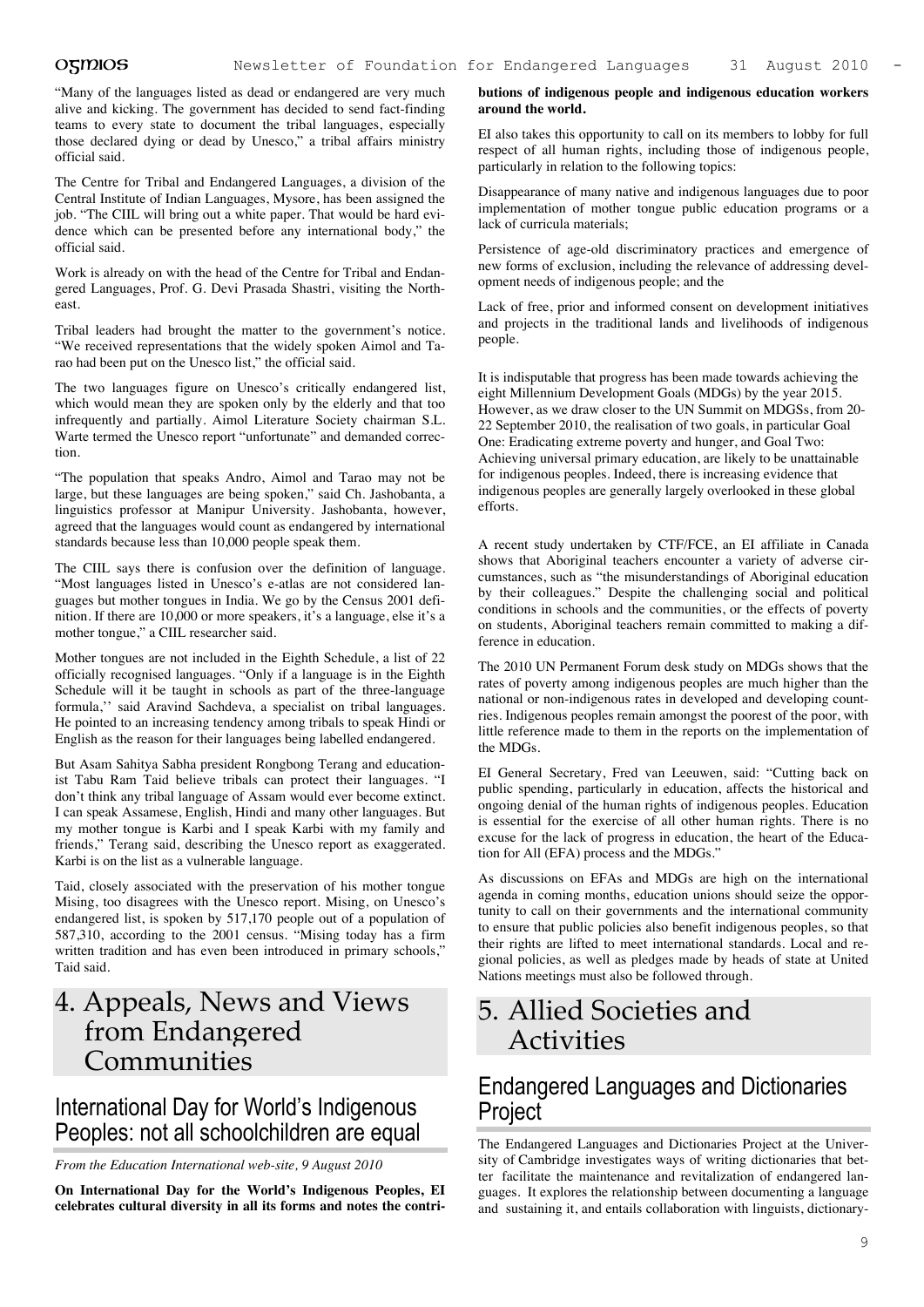makers and educators, as well as members of endangered-language communities themselves, in order to determine what lexicographic methodologies work particularly well pedagogically for language maintenance and revitalization.

In addition to developing a methodology for writing dictionaries that are more community-focussed and collaborative in their making, content, and format, the Project is creating an online catalogue of dictionary projects around the world. If you would like your dictionary to be included in the catalogue, please fill out the Dictionary Survey at http://www.lucy-cav.cam.ac.uk/pages/thecollege/people/sarah-ogilvie/elad1.php or contact Sarah Ogilvie at svo21@cam.ac.uk. We really hope you will want to participate, in order to make the catalogue as comprehensive as possible.

Dr Sarah Ogilvie Alice Tong Sze Research Fellow Lucy Cavendish College Lady Margaret Road University of Cambridge Cambridge CB3 0BU

# Social Network for Language Preservation

Pangram is a social network for reviving and preserving minority languages by means of collaborative and participative efforts. Spoken word comes before literacy; yet is often the most ignored element; the site aims to provide an intriguing audio based platform that encourages the less fluent to engage, learn and connect with native speakers. It hopes to bridge the gap brought about by dominating languages and prevent languages from vanishing entirely whilst adding to a growing archive of spoken word.

A short one minute video about the project available here http://www.vimeo.com/11649407

The website, still under development, can be found at Pangr.org

If you would like more information, please contact me at infopangr.org

Katy Chung (infopangr.org)

# 7. Publications, Book Reviews

### State of the World's Minorities and Indigenous Peoples 2010

### **Published by the Minority Rights Group (www.minorityrights.org)**

#### *From the Minority Rights Group web-site*

A decade into the new century sees religious minorities confronting serious violations of their rights around the globe. Following the violent attacks of 11 September 2001, governments of every political hue have used "war on terror" rhetoric to justify the repression of religious communities.

Other religious minorities have faced a violent backlash, often unjustly accused of siding with belligerents. In Africa, the Middle East, Asia and Latin America, armed conflict and land seizures have forced minority and indigenous communities away from locations central to their religious beliefs. Europe has witnessed gains by extreme rightwing political parties which are targeting religious minorities with their inflammatory language.

In Central Asia, governments have introduced tough new registration requirements for religious communities and prevented the building of places of worship. In *State of the World's Minorities and Indigenous Peoples 2010*, Minority Rights Group International offers a comprehensive overview of the situation faced by minorities in a world increasingly divided along religious lines. It includes:

An analysis of government initiatives that contribute to the marginalisation of religious minorities, such as religious profiling and registration laws.

First-hand accounts, from around the world, of the discrimination and exclusion faced by those belonging to minorities who wish to exercise their right to freedom of religion and belief.

An exploration of grassroots efforts through interfaith dialogue to ease tensions, overcome conflicts, and promote peaceful and equitable development.

An overview of the human rights situation of minorities and indigenous peoples in every major world region.

The unique statistical ranking and analysis, *Peoples under Threat 2010*.

# 8. Places to go on the Web

### Dying languages featured in World Watch magazine

The July/August 2010 issue of World Watch magazine, a publication of the World Watch Institute, features an article on dying languages, including an interview with your Editor. The magazine can be viewed on-line at http://viewer.zmags.com/publication/71a43827.

# 9. Forthcoming events

### Language Endangerment: Documentation, Pedagogy, and Revitalization

Friday, 25 March 2011

Location: University of Cambridge

*Call for Papers Deadline*: abstracts due 26 November, 2010. *On-line Registration* opens 1 January 2011.

### Conveners

Dr Mari Jones (Department of French/Peterhouse, University of Cambridge)

Dr Sarah Ogilvie (Department of Linguistics/Lucy Cavendish College, University of Cambridge)

#### Summary

The First Cambridge International Conference on Language Endangerment will focus on language documentation, pedagogy, and revitalization.

The following speakers have agreed to give plenary sessions at the conference:

Professor Peter Austin (SOAS, University of London, UK)

*Language Revitalization and Pedagogy: a case from eastern Australia*

Professor David K. Harrison (Living Tongues Institute for Endangered Languages, Oregon, USA) *Language Extinction: Local and Global Perspectives*

Professor Dr Nikolaus Himmelmann (University of Münster, Germany) *On Language Documentation*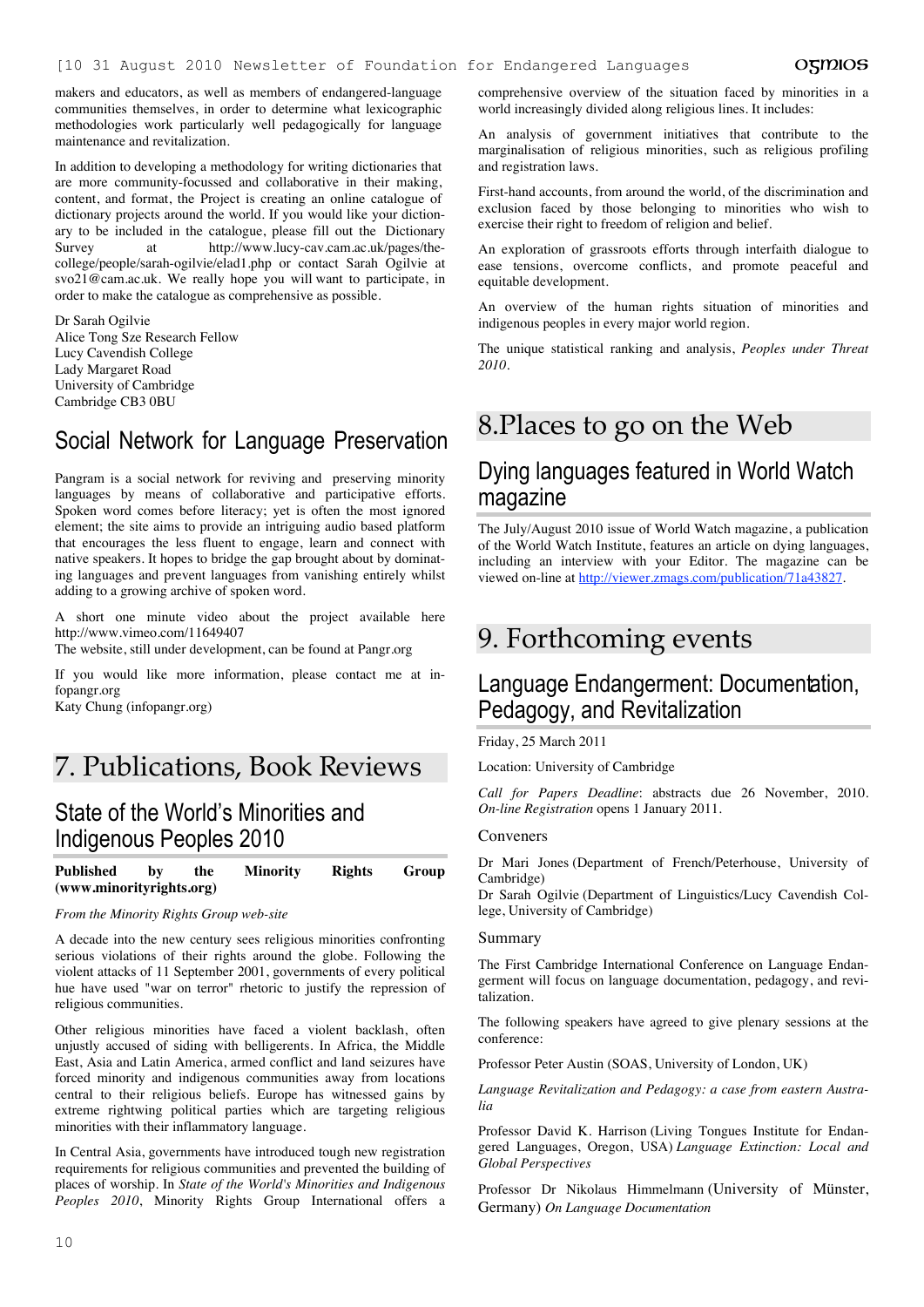### Call for Papers

This conference will bring together academics, students, and members of indigenous communities from around the world to discuss current theories, methodologies, and practices of language documentation, pedagogy, revitalization.

Most of the world's languages have diminishing numbers of speakers and are on the brink of falling silent. Currently around the globe, scholars are collaborating with members of indigenous communities to document and describe these endangered languages and cultures. Mindful that their work will be used by future speech communities to learn, teach, and revitalize their languages, scholars face new challenges in the way they gather materials and in the way they present their findings. This conference will discuss current efforts to record, collect, and archive endangered languages in writing, sound, and video that will support future language learners and speakers.

Documentation is of critical and immediate importance, and is often considered one of the main tasks of the field linguist. Future revitalization efforts may succeed or fail on the basis of the quality and range of material gathered, and yet the process may be rapid and dependent on conscious decisions by linguists and language workers who may be analyzing the form of a language for the first time, and codifying it in dictionaries and grammars. Written documentation of course not only aids the process of standardization but also serves important needs and functions within a community in support of language maintenance such as providing the basis for pedagogical materials in schools and helping to create a community's sense of identity. However, indigenous communities and scholars of endangered languages are beginning to realise that the rapid and often artificial nature of this process can have negative effects - politically, linguistically, and culturally - which feed into issues relating to education and, ultimately, language revitalization.

In addition to the opportunity of sharing experiences with a network of linguists, it is hoped that participants will leave the conference with a new understanding of the topic, innovative ideas for documentation and pedagogy within their own linguistic contexts, and a renewed vigour to implement what they have learnt in their own language situations.

#### *Submission Guidelines*

We welcome abstracts (200 words maximum) for papers (20 minute paper  $+10$  minute discussion) that include, among other topics, discussion of interdisciplinary approaches and innovative techniques for collecting raw material, presenting metadata, and archiving language materials; teaching endangered languages to both children and adults; and revitalizing language use in homes, schools, and communities.

Abstracts are due by 26 November 2010, and should be sent to: Dr Mari Jones (mcj11 at cam.ac.uk) and Dr Sarah Ogilvie (svo21 at cam.ac.uk).

#### Sponsor

The conveners are grateful for the support of The Centre for Research in the Arts, Social Sciences and Humanities (CRASSH) at the University of Cambridge.

# 2nd International Conference on Language Documentation and Conservation: Strategies for Moving Forward

Honolulu, Hawai'i, February 11-13, 2011

http://nflrc.hawaii.edu/ICLDC/2011

The 2nd International Conference on Language Documentation and Conservation (ICLDC) will be held February 11-13, 2011, at the Hawai'i Imin International Conference Center on the University of Hawai'i at Manoa campus. Two days of optional technical training workshops will precede the conference (Feb 9-10 - see details below). An optional Hilo Field Study (on the Big Island of Hawai'i) to visit Hawaiian language revitalization programs in action will immediately follow the conference (Feb. 14-15).

The 1st ICLDC, with its theme "Supporting Small Languages Together," underscored the need for communities, linguists, and other academics to work in close collaboration. The theme of the 2nd ICLDC is "Strategies for Moving Forward." We aim to build on the strong momentum created at the 1st ICLDC and to discuss research and revitalization approaches yielding rich, accessible records which can benefit both the field of language documentation and speech communities. We hope you will join us.

### **TOPICS**

We welcome abstracts on best practices for language documentation and conservation moving forward, which may include:

- Archiving matters
- Community-based documentation/conservation initiatives
- Data management
- Fieldwork methods
- Ethical issues
- Interdisciplinary fieldwork
- Language planning
- Lexicography
- Methods of assessing ethnolinguistic vitality
- Orthography design
- Reference grammar design
- Reports on language maintenance, preservation, and revitalization efforts
- Teaching/learning small languages
- Technology in documentation methods and pitfalls
- Topics in areal language documentation
- Training in documentation methods beyond the university

This is not an exhaustive list, and individual proposals on topics outside these areas are warmly welcomed.

### ABSTRACT SUBMISSION

Abstracts should be submitted in English, but presentations can be in any language. We particularly welcome presentations in languages of the region discussed. Authors may submit no more than one individual and one joint (co-authored) proposal.

ABSTRACTS ARE DUE BY AUGUST 31, 2010, with notification of acceptance by September 30, 2010.